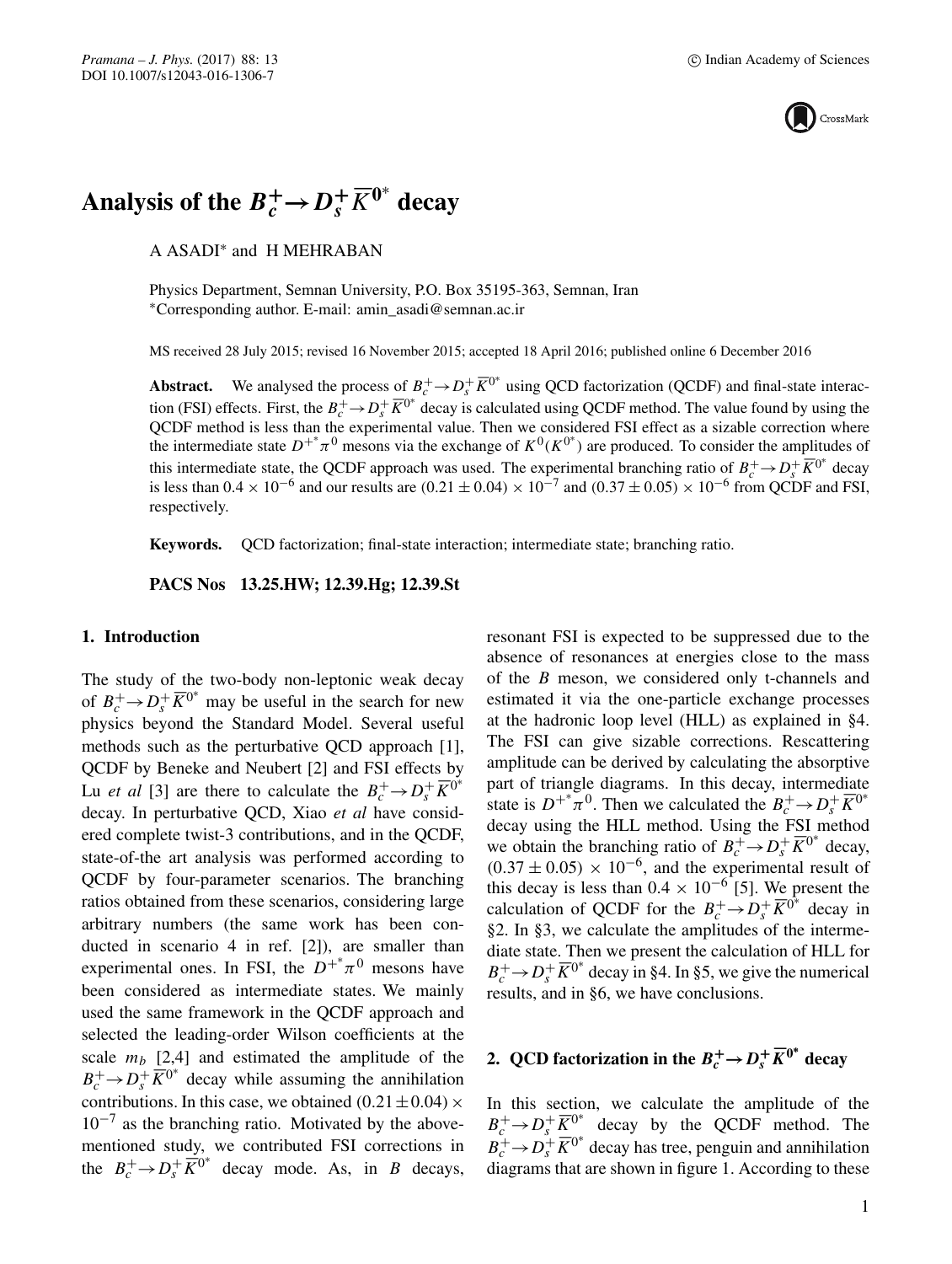

**Figure 1.** Feynman diagrams for  $B_c^+ \rightarrow D_s^+ \overline{K}^{0^*}$  decay.

Feynman diagrams, we wrote the amplitude of this decay by the QCDF method as follows:

$$
A_{QCD} = -i\sqrt{2}G_F f_{D_s} m_{K^*} (\varepsilon_{K^*} \cdot p_B) A_0^{BK^*} \times \left[ \left( a_4 - \frac{1}{2} a_{10} \right) + r_{\chi}^{K^*} \left( a_6 - \frac{1}{2} a_8 \right) \right] \lambda_p \n- \frac{i G_F}{\sqrt{2}} f_{B_c} f_{D_s} f_{K^*} [b_2 (V_{cb} V_{cd}^*) \n+ (b_3 - b_{3 \text{ew}}) \lambda_p],
$$
\n(1)

where  $\lambda_p$  are the products of elements of the quark mixing matrix. Using the unitarity relation  $\lambda_p + \lambda_c +$  $\lambda_t = 0$ , we get

$$
\lambda_p = \sum_{p=u,c} V_{pb} V_{pd}^*.
$$
 (2)

We also define  $a_i$  coefficients obtained from a combination of Wilson coefficients appeared in decay amplitude as [6,7]

$$
a_i = c_i + \frac{1}{N_c} c_{i+1} \quad (i = \text{odd}),
$$
  
\n
$$
a_i = c_i + \frac{1}{N_c} c_{i-1} \quad (i = \text{even}).
$$
\n(3)

 $b_2$ ,  $b_3$  and  $b_{3 \text{eW}}$  correspond to the current–current annihilation, penguin annihilation and electroweak penguin annihilation. These non-singlet annihilation coefficients are given as [8,9]

$$
b_2 = \frac{C_F}{N_c^2} c_2 A_2^i,
$$
  
\n
$$
b_3 = \frac{c_F}{N_c^2} [c_3 A_1^i + c_5 (A_3^i + A_3^f) + N_c c_6 A_3^f],
$$
  
\n
$$
b_{3 \text{ew}} = \frac{c_F}{N_c^2} [c_9 A_1^i + c_7 (A_3^i + A_3^f) + N_c c_8 A_3^f],
$$
 (4)

where  $c_i$  are the Wilson coefficients,  $N_c$  is the colour number and

$$
A_1^i \approx -A_2^i = 6\pi \alpha_s \left[ 3\left(X_A - 4 + \frac{\pi^2}{3}\right) + r_X^{D_s} r_X^{\kappa^*}(X_A^2 - 2X_A) \right],
$$
  
\n
$$
A_3^i = 0,
$$
  
\n
$$
A_3^f = 2\pi \alpha_s (r_X^{D_s} + r_X^{\kappa^*})(2X_A^2 - X_A),
$$
\n(5)

$$
C_F = \frac{N_c^2 - 1}{2N_c}.
$$
\n(6)

There are large theoretical uncertainties related to the modelling of power corrections corresponding to weak annihilation effects. We parametrize these effects in terms of the divergent integrals  $X_A$  (weak annihilation) [9]

$$
X_A = (1 + \rho e^{i\phi}) \ln \frac{m_B}{\Lambda_h}, \quad \rho \le 1, \quad \Lambda_h = 0.5 \text{ GeV}, \tag{7}
$$

and for the pseudoscalar mesons of  $D_s$  and  $K^*$ , the ratios  $r_X^{D_s}$  and  $r_X^{K^*}$  are defined as

$$
r_X^{D_s} = \frac{2m_{D_s}^2}{(m_b - m_c)(m_s + m_c)},
$$
  
\n
$$
r_X^{K^*} = \frac{2m_{K^*}}{m_b} \frac{f_{K^*}^{\perp}}{f_{K^*}}.
$$
\n(8)

## **3. Weak amplitudes of intermediate state**

To consider the FSI effects in the  $B_c^+ \rightarrow D_s^+ \overline{K}^{0^*}$  decay, we must extract the accessible intermediate states and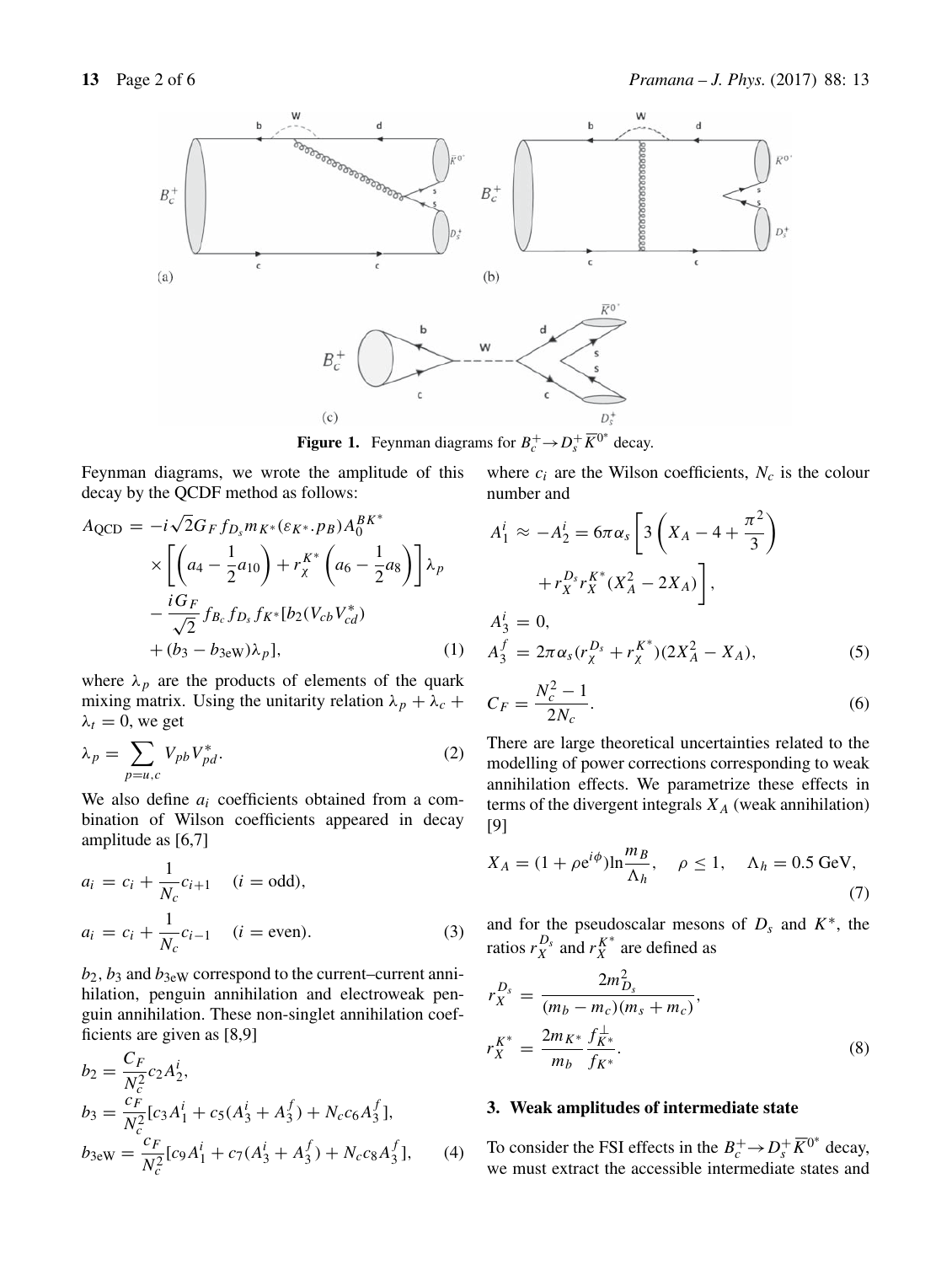

**Figure 2.** Feynman diagrams for  $B_c^+ \rightarrow D^{+*} \pi^0$  decay.



**Figure 3.** Quark level diagram for  $B_c^+ \to D^{+*} \pi^0 \to D_s^+ \overline{K}^{0*}$ decay.

calculate their weak amplitude. According to figure 2, the  $D^{+*}\pi^0$  mesons can be a product for intermediate state via exchange  $\overline{K}^0$  meson. Now that the intermediate state is obtained, we can calculate the amplitude of this intermediate state which is produced in  $B_c \rightarrow M_1 M_2$  decay modes, where  $M_1$  and  $M_2$  are the intermediate state mesons. According to Feynman diagrams related to the  $B_c^+$   $\rightarrow$   $D^{+*}\pi^0$  decay that are shown in figure 2, we calculated the amplitude of this decay by the QCDF method as follows (figure 3):

$$
A_{QCD} = -i\sqrt{2}G_F f_{\pi} m_{D^*} (\varepsilon_{D^*} \cdot p_B) A_0^{BD^*} [a_2(V_{ub}V_{ud}^*)
$$
  
+  $(a_3 + a_4) \lambda_p$ ]  
-  $\frac{iG_F}{\sqrt{2}} f_{B_c} f_{\pi} f_{D^*} [b_2(V_{cb}V_{cd}^*)$   
+  $(b_3 - b_{3eW})\lambda_p$ ]. (9)

#### **4. The one-particle exchange method for FSI**

It is extremely difficult to calculate the FSI effects, but at the hadronic level formulated as re-scattering processes with s-channel resonances and one-particle exchange in the t-channel can calculate the FSI effects. The s-channel resonant FSI effects in the  $B_c^+ \rightarrow D_s^+ \overline{K}^{0^*}$  decay is expected to be vanished because of the absence of resonances. Therefore, one can model the FSI effects as re-scattering processes of two-body intermediate state with one-particle exchange in the t-channel and compute the absorptive part via the optical theorem [10]. So, according to the hadronic loop level (HLL) diagrams, shown in figure 4, the absorptive part of the amplitude is calculated using the following formula:

$$
Abs M(Bc+(pB)\rightarrow M(p1)M(p2)\rightarrow M(p3)M(p4))
$$

$$
= \frac{1}{2} \int \frac{d^3 \mathbf{p_1}}{2E_1 (2\pi)^3} \frac{d^3 \mathbf{p_2}}{2E_2 (2\pi)^3} (2\pi)^4 \delta^4(p_{B_c} - p_1 - p_2)
$$

$$
\times M(B_c \to D^{+} \pi^0) G(D^{+} \pi^0 \to D_s^+ \overline{K}^{0^*}), \qquad (10)
$$

where  $M(B_c \to D^{+*}\pi^0)$  is the amplitude of the  $B_c \rightarrow D^{+*} \pi^0$  decay calculated using the QCDF method and  $G(D^{+*}\pi^0 \to D_s^+ \overline{K}^{0*})$  denotes the hadronic vertices factor related to the hadronic diagrams shown in figure 4. The hadronic diagrams in figure 4 include vertices up and down and G is the multiplication value between vertices up and vertices down that is defined as

$$
\langle K(p_3)K^*(\varepsilon_2, p_2)|i\mathbf{E}|\pi(p_1)\rangle = -ig_{\pi K K^*}\varepsilon_2 \cdot (p_1 + p_3),
$$
  

$$
\langle K^*(\varepsilon_3, p_3)K^*(\varepsilon_2, p_2)|i\mathbf{E}|\pi(p_1)\rangle
$$
  

$$
= -i\sqrt{2}g_{\pi K^* K^*} \varepsilon_{\mu\nu\alpha\beta} \varepsilon_2^{\mu} \varepsilon_3^{*^{\nu}} p_1^{\alpha} p_2^{\beta}.
$$
 (11)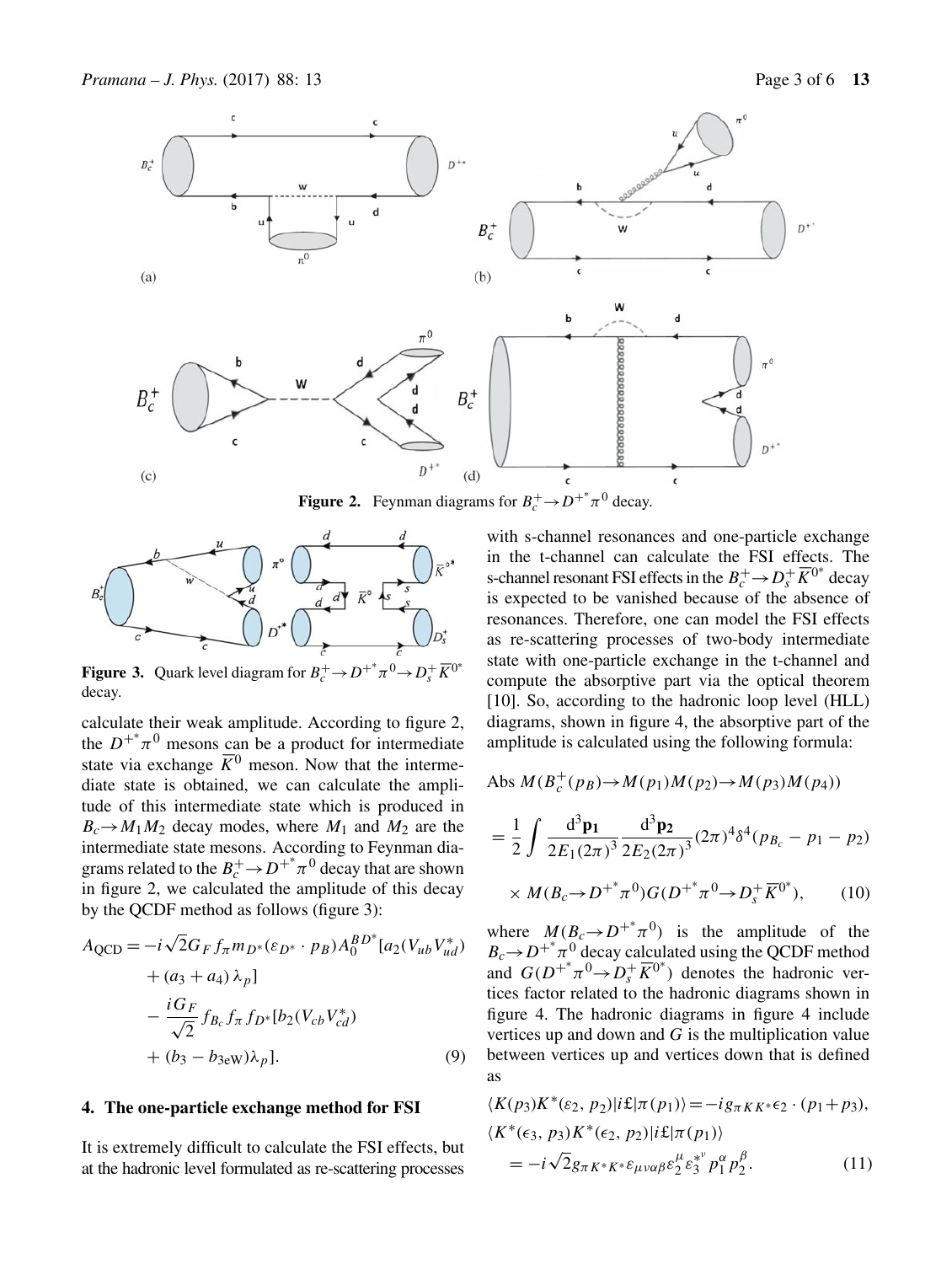The dispersive part of the rescattering amplitude can be obtained from the absorptive part via the dispersion relation [10,11]:

Dis 
$$
M(m_{B_c}^2) = \frac{1}{\pi} \int_s^{\infty} \frac{Abs M(s')}{s' - m_{B_c}^2} ds',
$$
 (12)

where  $s'$  is the square of the momentum carried by the exchanged particle and s is the threshold of intermediate states, and in this case  $s \sim m_{B_c}^2$ . Unlike the absorptive part, the dispersive contribution suffers from large uncertainties arising from the complicated integration.

So, for figure 4a, the absorptive part of the amplitude of the  $B_c^+ \to D^{+*}\pi^0 \to D_s^+ \overline{K}^{0*}$  process where  $K^0$ meson is exchanged particle at t-channel, is given by

$$
\begin{split}\n\text{Abs 4} \text{``(a)} &= \frac{-i G_F}{2\sqrt{2}} \int_{-1}^{1} \frac{d^3 \mathbf{p_1}}{2E_1(2\pi)^3} \frac{d^3 \mathbf{p_2}}{2E_2(2\pi)^3} (2\pi)^4 \delta^4 \\
&\quad \times (p_{B_c} - p_1 - p_2) \\
&\quad \times (-ig_{D^*KD_s}) \varepsilon_3 \cdot (p_1 + q)(-ig_{\pi K K^*}) \\
&\quad \times \varepsilon_2 \cdot (-q) \{2m_{D^*}(\varepsilon_2 \cdot p_1) f_{\pi} A_0^{BD^*} \\
&\quad \times [a_2(V_{ub}V_{ud}^*) + (a_3 + a_4)\lambda_p] \\
&\quad - f_{B_c} f_{D^*} f_{\pi} [b_2(V_{cb}V_{cd}^*)] \\
&\quad + (b_3 - b_{3 \text{ew}})\lambda_p] \frac{F^2(q^2, m_K^2)}{T_1} \\
&= \frac{-i G_F}{8\sqrt{2}\pi m_B} g_{D^* K D_s g_{\pi K K^*} \\
&\quad \times \int_{-1}^{1} |P_1| \text{d}(\cos \theta) \{2H_1 m_{D^*} f_{\pi} A_0^{BD^*} \\
&\quad \times [a_2(V_{ub}V_{ud}^*) + (a_3 + a_4)\lambda_p] \\
&\quad - f_{B_c} f_{D^*} f_{\pi} [b_2(V_{cb}V_{cd}^*)] \\
&\quad + (b_3 - b_{3 \text{ew}})\lambda_p] H_2 \} \frac{F^2(q^2, m_K^2)}{T_1}.\n\end{split} \tag{13}
$$

Here

$$
H_1 = (\varepsilon_2 \cdot p_1)(\varepsilon_2 \cdot p_4)(\varepsilon_3 \cdot p_1)
$$
  
\n
$$
= \left(-p_1 \cdot p_4 + \frac{(p_1 \cdot p_2)(p_2 \cdot p_4)}{m_{\pi}^2}\right)
$$
  
\n
$$
\times \left(\frac{E_1|p_3| - E_3|p_1|\cos\theta}{m_{B_c}|p_3|}\right),
$$
  
\n
$$
H_2 = (\varepsilon_3 \cdot p_1)(\varepsilon_2 \cdot p_4) = \left(\frac{E_1|p_3| - E_3|p_1|\cos\theta}{m_{B_c}|p_3|}\right)
$$
  
\n
$$
\times \left(\frac{E_4|p_2| - E_2|p_4|\cos\theta}{m_{B_c}|p_2|}\right),
$$
  
\n
$$
T_1 = (p_1 - p_3)^2 - m_K^2
$$
  
\n
$$
= p_1^2 + p_3^2 - 2p_1^0p_3^0 + 2\mathbf{p_1} \cdot \mathbf{p_3} - m_K^2,
$$
  
\n
$$
q^2 = m_1^2 + m_3^2 - 2E_1E_3 + 2|\mathbf{p_1}||\mathbf{p_3}|\cos\theta
$$
  
\n
$$
= m_{D^*}^2 + m_{D_s}^2 - 2p_1^0p_3^0 + 2|\mathbf{p_1}||\mathbf{p_3}|\cos\theta,
$$
 (14)

 $\theta$  is the angle between  $\mathbf{p}_1$  and  $\mathbf{p}_3$ , q is the momentum of the exchange K meson and  $F(q^2, m_K^2)$  is the form factor defined to take care of the off-shell of the exchange particles, which is introduced as [3]

$$
F(q^2, m_K^2) = \left(\frac{\Lambda^2 - m_K^2}{\Lambda^2 - q^2}\right)^n.
$$
 (15)

The calculations of hadronic diagrams for FSIs involve many theoretical uncertainties. As the particle exchanged in the t-channel is off-shell and as final-state particles are hard mesons, form factors or cut-offs must be introduced to the strong vertices to render the calculation meaningful in perturbation theory. The form factor (i.e.  $n = 1$ ) is normalized to unity at  $q^2 = m_K^2$ . The monopole behaviour of the form factor (i.e.  $n = 1$ ) is preferred as it is consistent with the QCD sum rule expectation [12].  $m<sub>K</sub>$  and q are the physical parameters of the exchange particle and  $\Lambda$  is phenomenological parameter.

It is obvious that for  $q^2 \rightarrow 0$ ,  $F(q^2, m_K^2)$  becomes a number. If  $\Lambda \gg m_K$  then  $F(q^2, m_K^2)$  turns to be unity,



**Figure 4.** t-channel contributions to final-state interaction in the  $B_c^+ \to D^{+*} \pi^0 \to D_s^+ \overline{K}^{0*}$  decay due to one-particle exchange.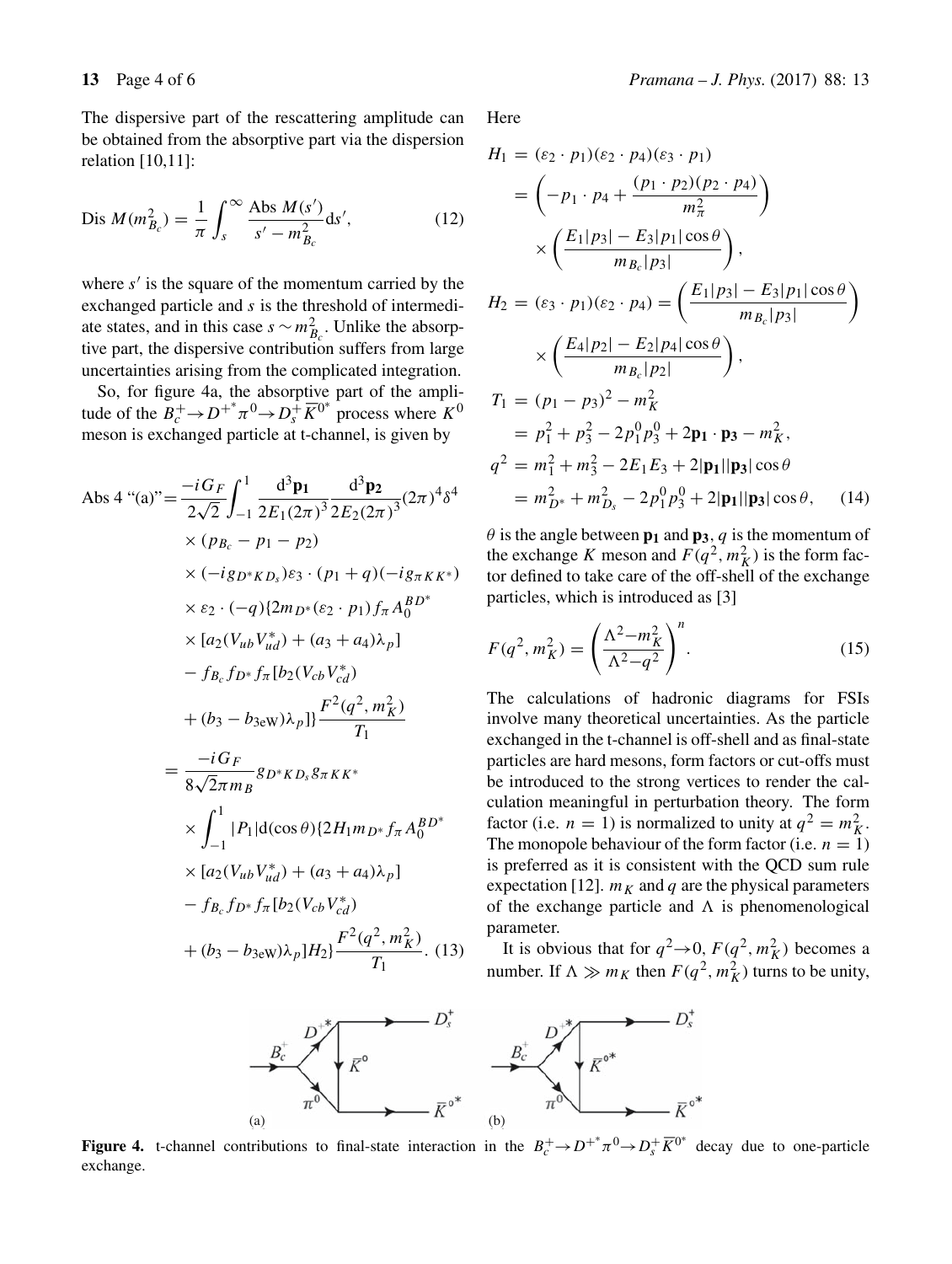whereas, as  $q^2 \rightarrow \infty$  the form factor approaches zero and the distance becomes small and the hadron interaction is no longer valid. As  $\Lambda$  should not be far from  $m_K$  and  $q$ , we choose

$$
\Lambda = m_K + \eta \Lambda_{\text{QCD}},\tag{16}
$$

where  $\eta$  is the phenomenological parameter and its value in the form factor is expected to be of the order of unity and can be determined from the measured rates. Also the parameter  $\eta$  depends not only on the exchanged particle, but also on the external particles involved in strong interaction. The range of  $\eta$  parameter is from 0.5 to 3 and we used 0.6 to 1.6 in this paper.

$$
\begin{split}\n\text{Abs 4} \text{``(b)} \text{''} &= \frac{-i G_F}{2\sqrt{2}} \int_{-1}^{1} \frac{d^3 \mathbf{p_1}}{2E_1(2\pi)^3} \frac{d^3 \mathbf{p_2}}{2E_2(2\pi)^3} \\
&\times (2\pi)^4 \delta^4(p_{B_c} - p_1 - p_2) \\
&\times (-i\sqrt{2}g_{D^*K^*D_s})\varepsilon_{\mu\nu\alpha\beta}\varepsilon_3^{\mu}\varepsilon_K^{\nu} * p_1^{\alpha} p_3^{\beta} \\
&\times (-i\sqrt{2}g_{\pi K^*K^*})\varepsilon_{\rho\sigma\lambda\eta}\varepsilon_2^{\rho}\varepsilon_K^{\sigma} p_2^{\lambda} p_4^{\eta} \\
&\times [a_2(V_{ub}V_{ud}^*) + (a_3 + a_4)\lambda_p] \\
&\quad - f_{B_c}f_{D^*}f_{\pi}[b_2(V_{cb}V_{cd}^*)] \\
&\quad + (b_3 - b_{3\text{ew}})\lambda_p] \frac{F^2(q^2, m_{K^*}^2)}{T_2} \\
&= \frac{i G_F}{8\sqrt{2}\pi m_B} g_{D^*K^*D_s}g_{\pi K^*K^*} \\
&\times \int_{-1}^{1} |P_1| \text{d}(\cos\theta) \\
&\times \{2H_3m_{D^*}(\varepsilon_2 \cdot p_1)f_{\pi}A_0^{BD^*} \\
&\times [a_2(V_{ub}V_{ud}^*) + (a_3 + a_4)\lambda_p]\lambda_p \\
&\quad - f_{B_c}f_{D^*}f_{\pi}[b_2(V_{cb}V_{cd}^*)] \\
&\quad + (b_3 - b_{3\text{ew}})\lambda_p]H_4 \} \frac{F^2(q^2, m_{K^*}^2)}{T_2}.\n\end{split} \tag{17}
$$

Here

$$
H_3 = m_3^2(p_1 \cdot p_2) - (p_1 \cdot p_3)(p_2 \cdot p_3)
$$
  
+  $\left(\frac{E_2|p_3| - E_3|p_2|\cos\theta}{m_{B_c}|p_3|}\right)$   
×  $[(p_{B_c} \cdot p_1)(p_3 \cdot p_4) - (p_{B_c} \cdot p_3)(p_1 \cdot p_4)],$   

$$
H_4 = \varepsilon_{\mu\nu\alpha\beta}\varepsilon_{\rho\sigma\lambda\eta}\varepsilon_3^{\mu}\varepsilon_{K^*}^{\nu}p_1^{\alpha}p_3^{\beta}\varepsilon_2^{\rho}\varepsilon_{K^*}^{\alpha}p_2^{\lambda}p_4^{\eta},
$$

$$
T_2 = (p_1 - p_3)^2 - m_{K^*}^2 = p_1^2 + p_3^2 - 2p_1^0p_3^0
$$

$$
+ 2\mathbf{p_1} \cdot \mathbf{p_3} - m_{K^*}^2,
$$

$$
q^2 = m_1^2 + m_3^2 - 2E_1E_3 + 2|\mathbf{p_1}||\mathbf{p_3}|\cos\theta
$$

$$
= m_{D^*}^2 + m_{D_s}^2 - 2p_1^0p_3^0 + 2|\mathbf{p_1}||\mathbf{p_3}|\cos\theta. \quad (18)
$$

The dispersion relation is

$$
Dis 4(m_{B_c}^2) = \frac{1}{\pi} \int_s^{\infty} \frac{Abs 4a(s') + Abs 4b(s')}{s' - m_{B_c}^2} ds'
$$
\n(19)

and the decay amplitude of the  $B_c^+ \rightarrow D_s^+ \overline{K}^{0^*}$  decay via the HLL diagrams is

$$
A(B_c^+ \to D_s^+ \overline{K}^{0^*}) = Abs 4 \text{``(a)''} + Abs 4 \text{``(b)''} + Dis 4(m_{B_c}^2). \tag{20}
$$

# **5. Numerical results**

Numerical values of effective coefficients  $a_i$  for  $\bar{b} \rightarrow \bar{d}$ transition at  $N_c = 3$  are given by [13]

$$
a_1 = 1.05,
$$
  $a_2 = 0.053,$   
\n $a_3 = 0.0048,$   $a_4 = -0.046 - 0.012i,$   
\n $a_5 = -0.0045,$   $a_6 = -0.059 - 0.012i,$   
\n $a_7 = 0.00003 - 0.00018i,$   $a_8 = 0.0004 - 0.00006i,$   
\n $a_9 = -0.009 - 0.00018i,$   $a_{10} = -0.0014 - 0.00006i.$  (21)

The CKM matrix is a  $3 \times 3$  unitary matrix as [14]

$$
V = \begin{bmatrix} V_{ud} & V_{us} & V_{ub} \\ V_{cd} & V_{cs} & V_{cb} \\ V_{td} & V_{ts} & V_{tb} \end{bmatrix}.
$$
 (22)

We obtain [5]

$$
V_{ud} = 0.9745
$$
,  $V_{us} = 0.2257$ ,  $V_{ub} = 0.0035$ ,  
\n $V_{cd} = 0.230$ ,  $V_{cs} = 0.9745$ ,  $V_{cb} = 0.0415$ . (23)

For end-point parametrizing in QCD factorization approach, according to the polarization of the final mesons, we get [15]

$$
\rho = 0.5, \quad \Lambda_{QCD} = 0.225 \text{ GeV}, \quad \Phi_A = -55^\circ (PP), \n\Phi_A = -70^\circ (VP), \quad \Phi_A = -20^\circ (PV).
$$
\n(24)

The mass of the mesons and decay constants are given in units of MeV (the uncertainties on the prediction are in mass, decay constants and form factors) [3,10,16,17]:

$$
m_{B_c} = 5279 \pm 0.3, \ m_D = 187 \pm 0.2,
$$
  
\n
$$
m_{D^*} = 2010.2 \pm 0.17,
$$
  
\n
$$
m_K = 493.6 \pm 0.016, \ m_{K^*} = 891 \pm 0.26,
$$
  
\n
$$
m_{\pi} = 139.5,
$$
  
\n
$$
m_{D_s} = 197 \pm 0.34, \ f_{B_c} = 480, \ f_{\pi} = 130.7 \pm 0.46,
$$
  
\n
$$
f_{D^*} = 230 \pm 20, \ f_{D_s} = 294 \pm 27, \ f_{K^*} = 217 \pm 5,
$$
  
\n
$$
A_0^{B_c}D^*(m_{D^*}^2) = 2.5, \ A_0^{B_c}D^*(m_{K^*}^2) = 0.3.
$$
  
\n(25)